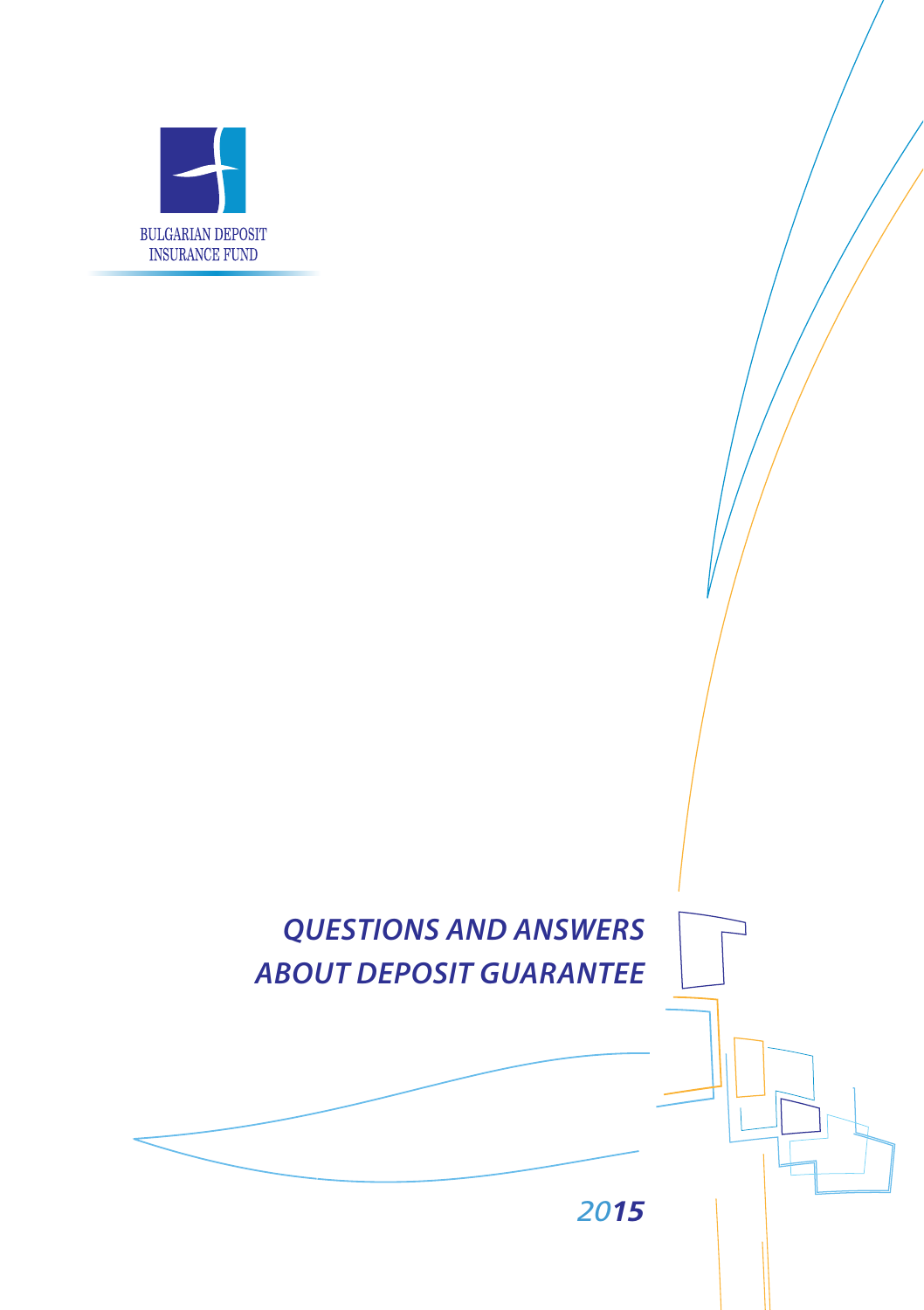The Bulgarian Deposit Insurance Fund was established in 1999. By ensuring deposit protection and repaying reimbursable amounts thereof the BDIF contributes to the stability of and the trust in the financial system in Bulgaria.

In popular language this Brochure explains the deposit guarantee scheme in Bulgaria, rendering the novelties ensuing from the Law on Bank Deposit Guarantee applicable as of 14 August 2015.

We hope this Brochure will aid you in understanding how yours, as well as all depositors' interests are protected, which will help you make your informed choices.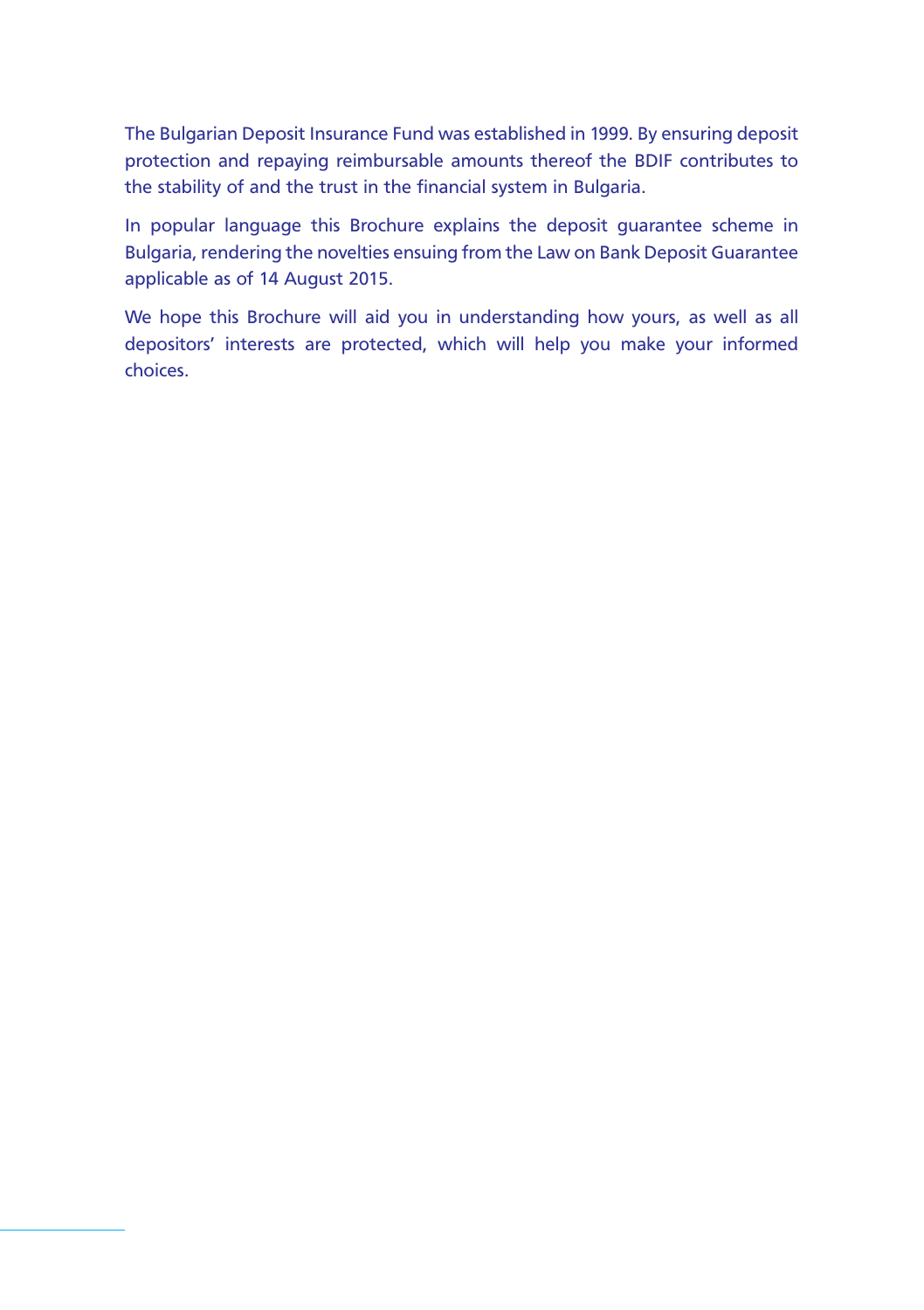# **Contents:**

| <b>II. COVERAGE LEVEL AND PAYOUT DEADLINE</b>                                  |                                                   |
|--------------------------------------------------------------------------------|---------------------------------------------------|
|                                                                                |                                                   |
| III. A JOINT DEPOSIT. A DEPOSIT IN FAVOUR OF A THIRD PARTY                     |                                                   |
|                                                                                |                                                   |
| <b>IV. PAYOUT PROCEDURE</b>                                                    |                                                   |
|                                                                                |                                                   |
| V. PAYOUT OF COVERED DEPOSITS WITH BRANCHES<br>OF OTHER EU MEMBER STATES BANKS |                                                   |
|                                                                                |                                                   |
| <b>VI. GENERAL INFORMATION ABOUT THE BDIF</b>                                  |                                                   |
|                                                                                |                                                   |
|                                                                                | I. GENERAL QUESTIONS RELATED TO DEPOSIT GUARANTEE |

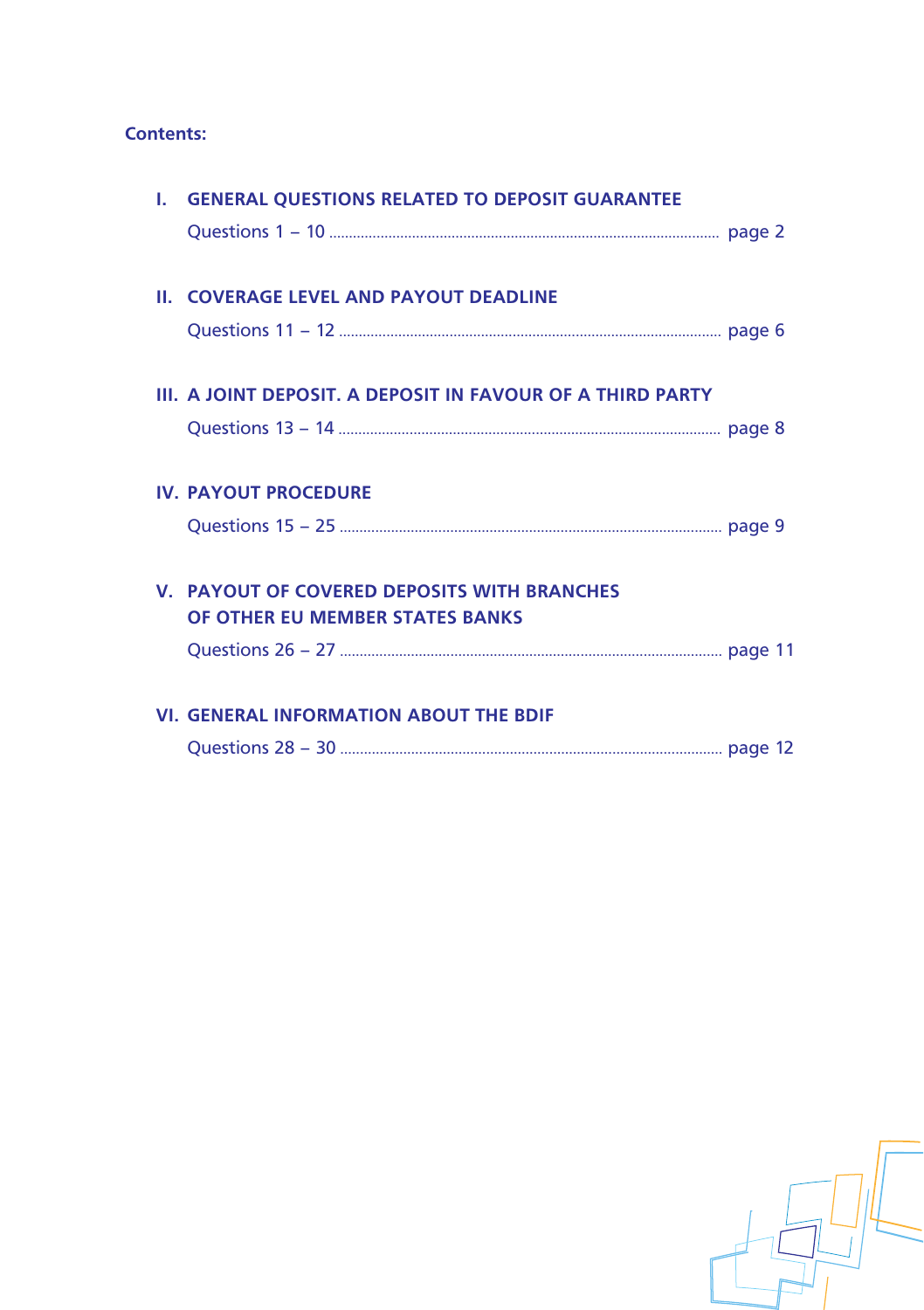### **I. GENERAL QUESTIONS RELATED TO DEPOSIT GUARANTEE**

#### **1. How are deposits guaranteed?**

Deposits with banks are guaranteed on the *per depositor per bank* principle, i.e. deposits of each individual or entity are guaranteed separately in each bank, which is a member of the deposit guarantee scheme (DGS) in Bulgaria.

In the event where the Bulgarian National Bank (BNB) revokes a bank's license for banking activity or declares the deposits therewith unavailable, or because of an act of a judicial authority depositors do not have access to their funds with this bank the Bulgarian Deposit Insurance Fund (BDIF) repays within seven business days the guaranteed amounts on deposits in accordance with the statutory coverage level – BGN 196,000\*.

## **2. Are deposits with all banks guaranteed?**

The BDIF guarantees deposits with all banks, licensed by the BNB, including with these banks' branches in the other Member States of the EU.

Guaranteed by the BDIF are also deposits with branches in Bulgaria of banks headquartered outside the EU, licensed by the BNB to operate in Bulgaria, where either the country of the parent bank does not provide for deposit guarantee, or the deposits with branches abroad are not protected by their scheme, or the coverage and/or scope provided are lesser than that of the BDIF.

Deposits with banks' branches from the other EU Member States are protected by the home country DGS.

## **3. Whose deposits are guaranteed by the BDIF?**

The BDIF guarantees the deposits of physical persons and legal entities – Bulgarian and foreign nationals.

## **4. Which deposits are guaranteed by the BDIF?**

Deposits in levs and in foreign currency are protected by the BDIF. Deposits in foreign currency, however, are repaid in their lev equivalent according to the BNB exchange rates as of the date of the BNB or a judicial authority act. (cf. Section I,  $O(1)$ .

<sup>\*</sup> Under the Currency Board Arrangements in Bulgaria the lev is pegged to the euro at the rate of EUR 1 = BGN 1.95583.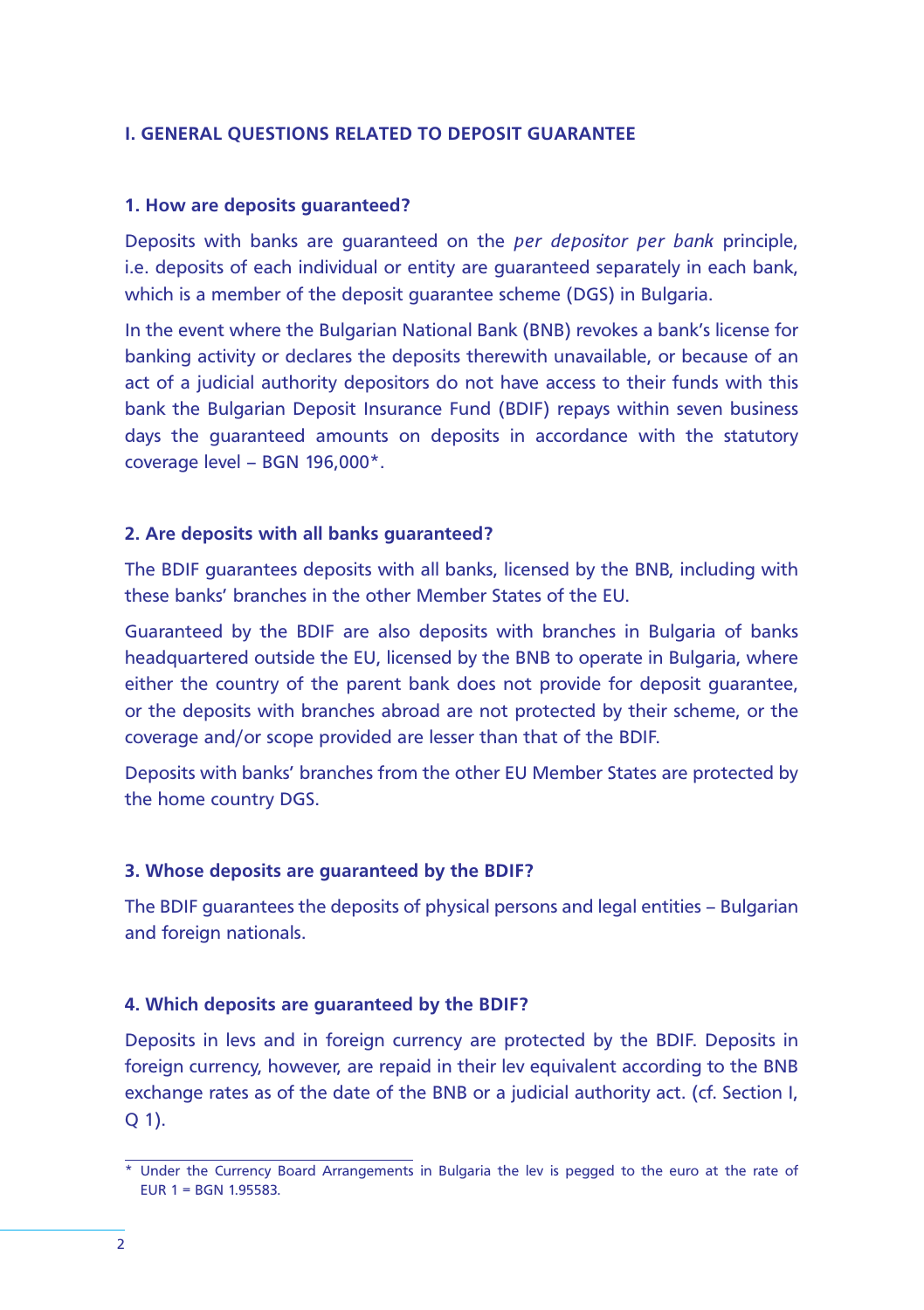## **5. What deposits are guaranteed by the BDIF?**

Guaranteed are all funds in a bank account of any type: a current account, a debit card account, a deposit, savings or accumulation accounts, an account in favour of a third party, or a joint account.

By virtue of the law, deposit guarantee is applicable to credit balances obtained as a result of funds deposited in an account, or from temporary situations resulting from regular banking transactions, which the bank is obliged to pay to its customers in accordance with applicable legal or contractual provisions.

Financial instruments of investment type are not considered a bank deposit and are not guaranteed by the BDIF, save for nominal deposit certificates issued before 2 July 2014.

# **6. Are structured deposit products of banks protected by the BDIF?**

Yes, provided that their principal is fully repayable at par. Because of the diversity of such products, offered by banks, depositors shall enquire whether they are subject to BDIF guarantee.

## **7. Which deposits are excluded from BDIF protection?**

Excluded by virtue of the law from coverage are the deposits of banks and other financial institutions; insurers and reinsurers; pension insurance companies and funds for mandatory and voluntary pension insurance; investment intermediaries and other investment funds, schemes and companies; budget organisations; and guarantee funds, the BDIF inclusive.

Deposits connected to money laundering or terrorism financing, detected by an effective sentence are also excluded from guarantee. Neither repaid are deposits whose holder has not been identified in compliance with the Law on Measures against Money Laundering.

Not repayable are sums in accounts where the balance is under BGN 20 and those accounts were not subject to any dispositive actions along in the preceding 24 months.

## **8. What is unavailable deposit?**

'Unavailable deposit' is a deposit that is claimed and due but has not been paid by the bank as per the legal or contractual provisions applicable.

3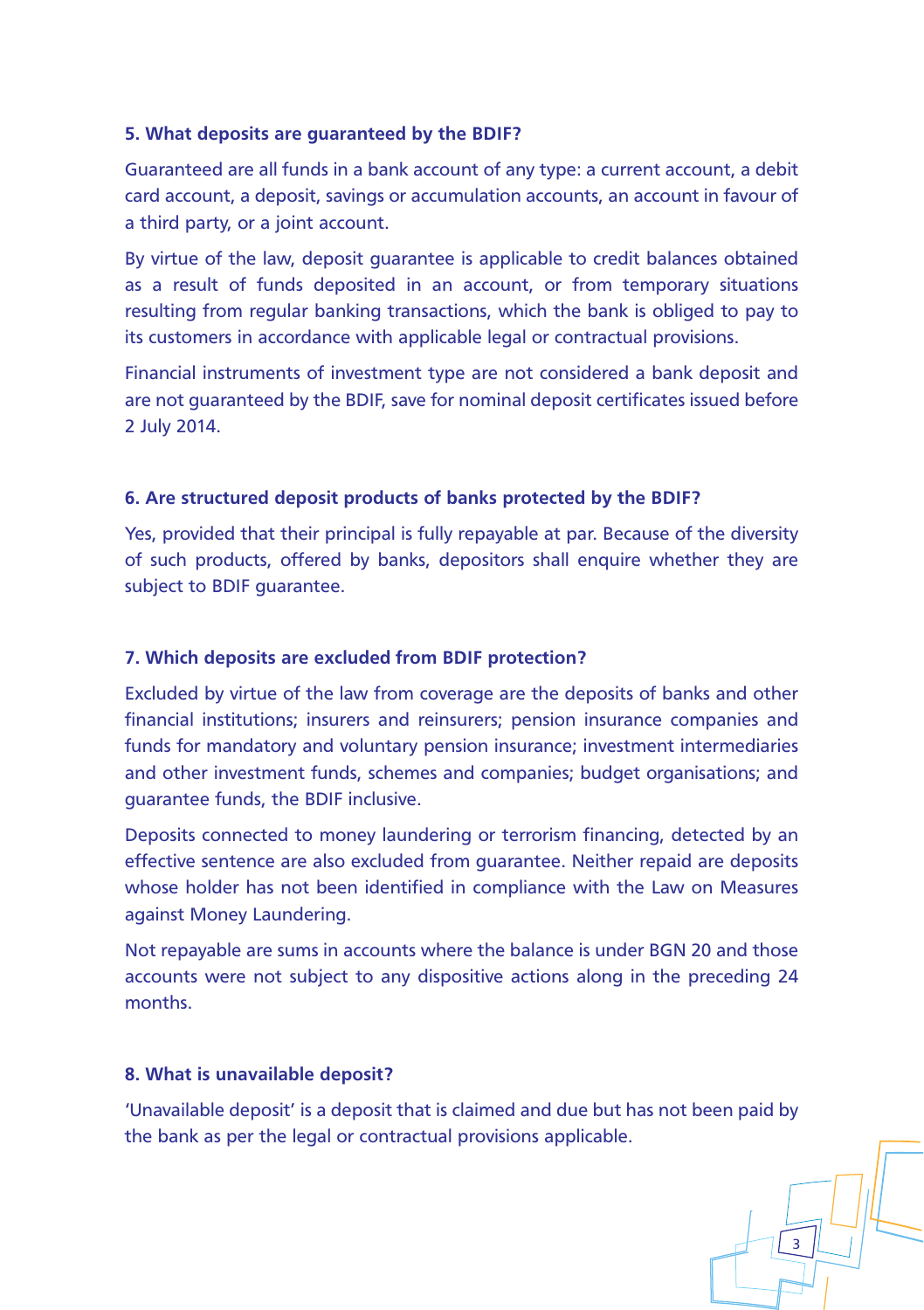### **9. What happens when my bank merges with another bank?**

In case of transformation of two or more banks through a merger or incorporation, deposits with them are guaranteed separately for a period of six months as of the date of the transformation. Upon expiration of this period deposits are summed up for the calculation of the reimbursable amount.

# **10. How shall I be informed whether my deposit is guaranteed?**

Banks are statutorily obliged to state in the deposit contract and in the respective account statements whether a given product is guaranteed or not, as well as to provide the customer with the following:

#### **DEPOSITOR INFORMATION**

Basic information about the protection of deposits

| Deposits in<br>(insert name of credit institution)<br>are protected by: | Bulgarian Deposit Insurance Fund<br>(BDIF)                                                                                                     |
|-------------------------------------------------------------------------|------------------------------------------------------------------------------------------------------------------------------------------------|
| Limit of protection:                                                    | BGN 196,000 per depositor<br>per bank                                                                                                          |
| If you have more deposits at the<br>same credit institution:            | All your deposits at the same credit<br>institution are 'aggregated' and<br>the total is subject to the limit of<br>BGN 196,000 <sup>1</sup> . |
| If you have a joint account<br>with other person(s):                    | The limit of BGN 196,000 applies<br>to each depositor separately <sup>2</sup> .                                                                |
| Reimbursement period in case of<br>credit institution's insolvency:     | 7 working days <sup>3</sup>                                                                                                                    |
| Currency of reimbursement:                                              | Bulgarian levs (BGN)                                                                                                                           |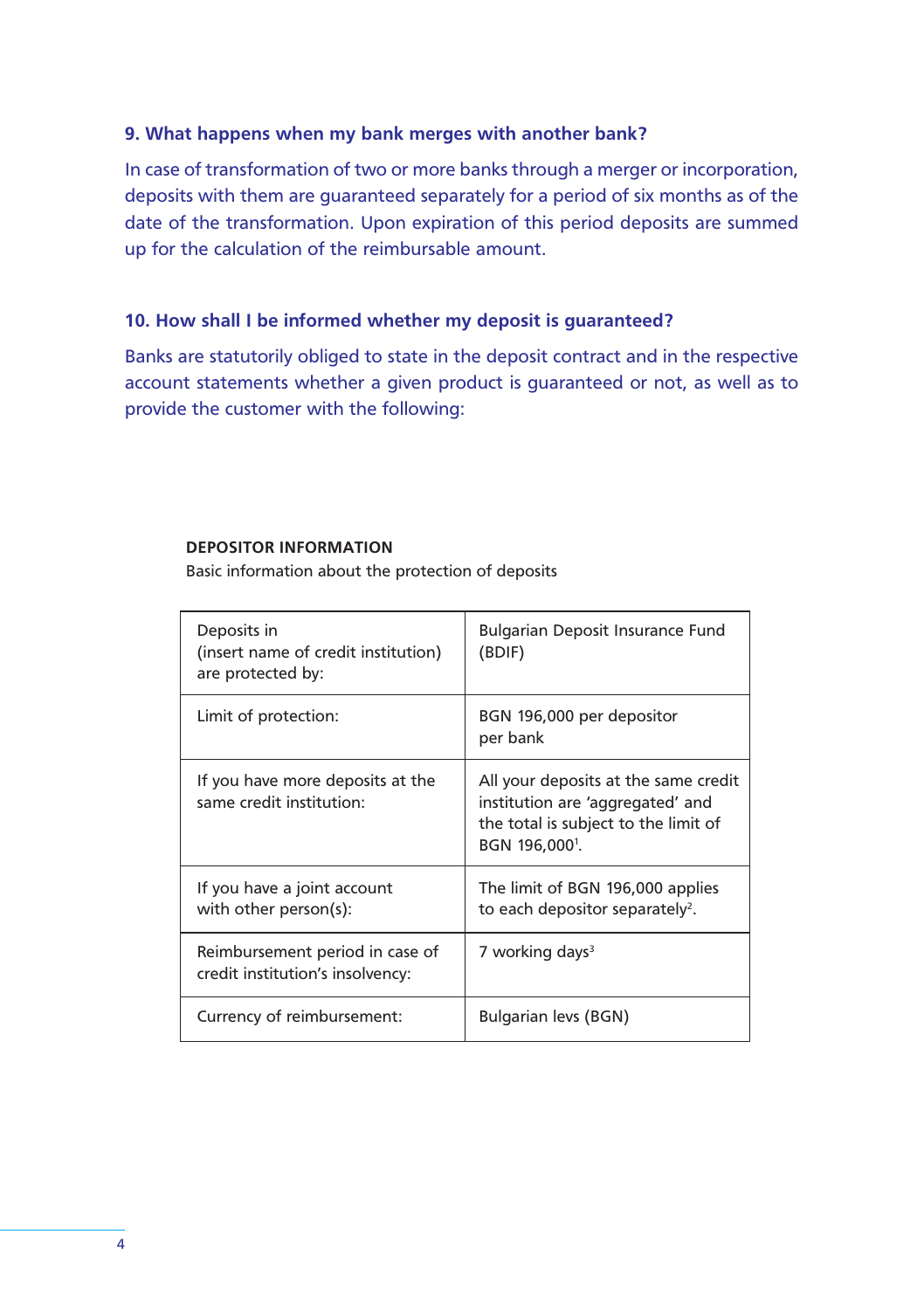| Contact:                                        | <b>Bulgarian Deposit Insurance Fund</b><br>(BDIF)<br>Address: 27 Vladayska Street<br>1606 Sofia<br>Tel.: +359 2 953 1217<br>Fax: +359 2 952 1100<br>E-mail: contact@dif.bg<br>URL: http://dif.bq |
|-------------------------------------------------|--------------------------------------------------------------------------------------------------------------------------------------------------------------------------------------------------|
| More information:                               | www.dif.bg                                                                                                                                                                                       |
| Acknowledgement of receipt by<br>the depositor: |                                                                                                                                                                                                  |

<sup>1</sup> If a deposit is unavailable because a credit institution is unable to meet its financial obligations, depositors are repaid by the Bulgarian Deposit Insurance Fund. This repayment covers at maximum BGN 196,000 per bank. This means that all deposits at the same bank are added up in order to determine the reimbursable amount. If, for instance, a depositor holds a savings account with BGN 180,000 and a current account with BGN 40,000, he or she will only be repaid BGN 196,000.

<sup>2</sup> In case of joint accounts, the limit of BGN 196,000 applies to each depositor. More information can be obtained from BDIF website: www.dif.bg.

<sup>3</sup> Reimbursement – The responsible deposit guarantee scheme is the Bulgarian Deposit Insurance Fund (BDIF).

In the event where a bank terminates its membership in the BDIF or the BDIF excludes a bank from the deposit guarantee scheme in Bulgaria, the bank shall notify its depositors of that circumstance. Deposits available at the date of exclusion shall continue to be guaranteed by the BDIF.

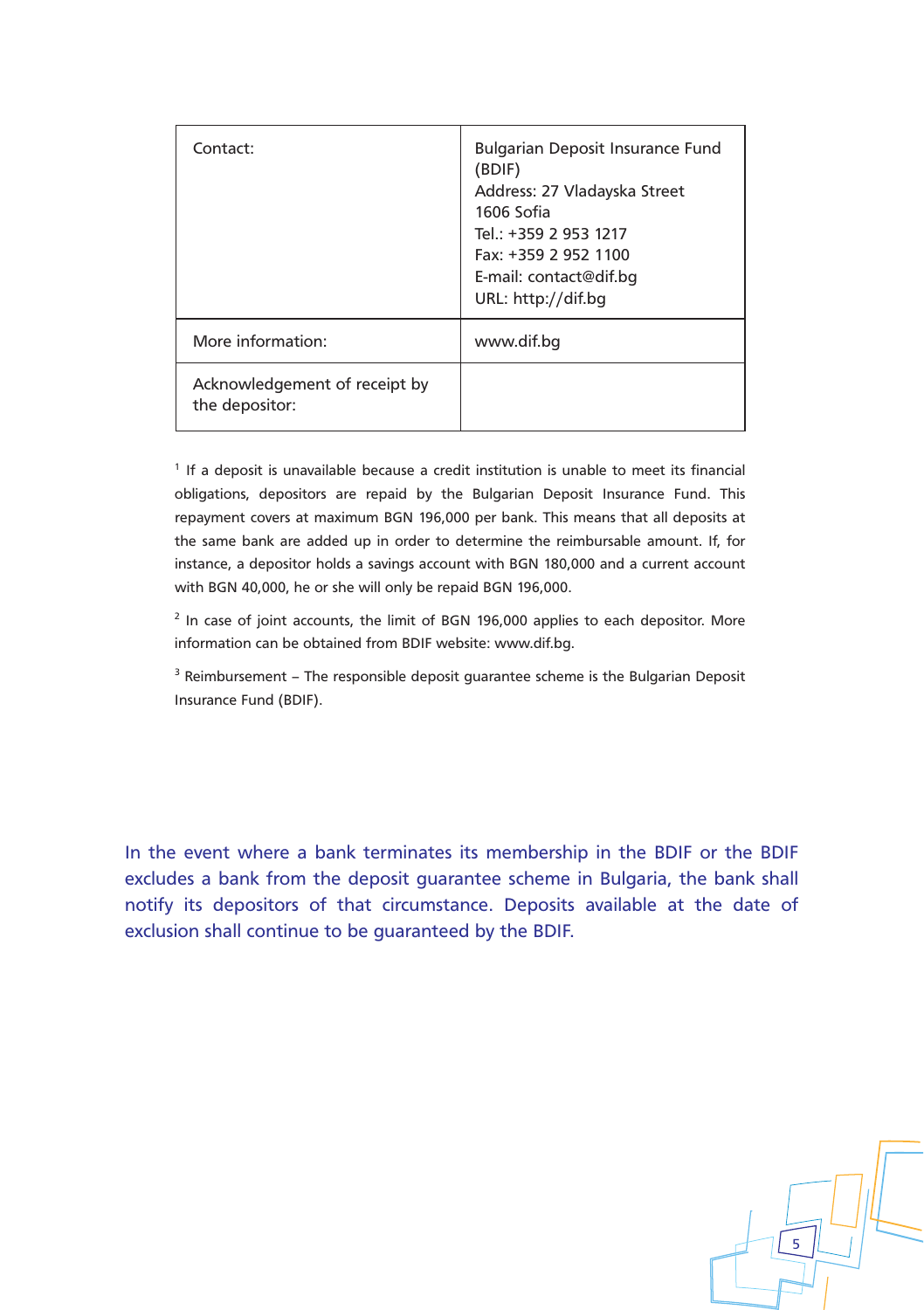### **II. COVERAGE LEVEL AND PAYOUT DEADLINE**

## **11. What is the level of coverage provided by the BDIF?**

The BDIF guarantees full repayment of a depositor's funds with each bank, regardless of their number and amount, up to BGN 196,000. This sum includes the principal and interest accrued as of the date of the BNB or a judicial authority act (cf. Section I, Q 1).

## *Example:*

- • *You have three deposits with a bank one of BGN 50,000, another of EUR 30,000, and a third one of USD 10,000. For repayment purposes the three deposits will be summed (principal plus interest accrued) where the foreign currency deposits will be recalculated into their BGN equivalent. You will be repaid the total amount of your deposits as it is below the limit of protection of BGN 196,000.*
- • *You have a deposit of BGN 196,000 as an individual, and the company you own, which is a legal entity, has a deposit of EUR 50,000 with the same bank. In that case both deposits are guaranteed separately up to the coverage level. You will receive a compensation of BGN 196,000 for your personal deposit, without the interest accrued, as the sum of the principal and interest exceeds the coverage level. The company, as a separate entity, will receive full reimbursement of its funds in the account (principal and interest) as they are below the guarantee limit of BGN 196,000.*
- • *You have a personal deposit of BGN 30,000 and as a sole trader you have an account with EUR 10,000 with the same bank. For payout purposes both deposits will be added, as the sole trader has no legal personality, i.e. it is not a legal entity. In the above case you will receive the entire sum of principal and interest on both accounts since they are within the coverage level.*

An additional protection of up to BGN 250,000 for a timeframe of up to three months is provided for certain type of deposits, resulting from: real estate deals for residential purposes; payments related to conclusion or dissolution of marriage, termination of a labour contract or civil service contract, disability or death; insurance or social insurance payments or from payment of compensation for damages from crimes or reversed sentence.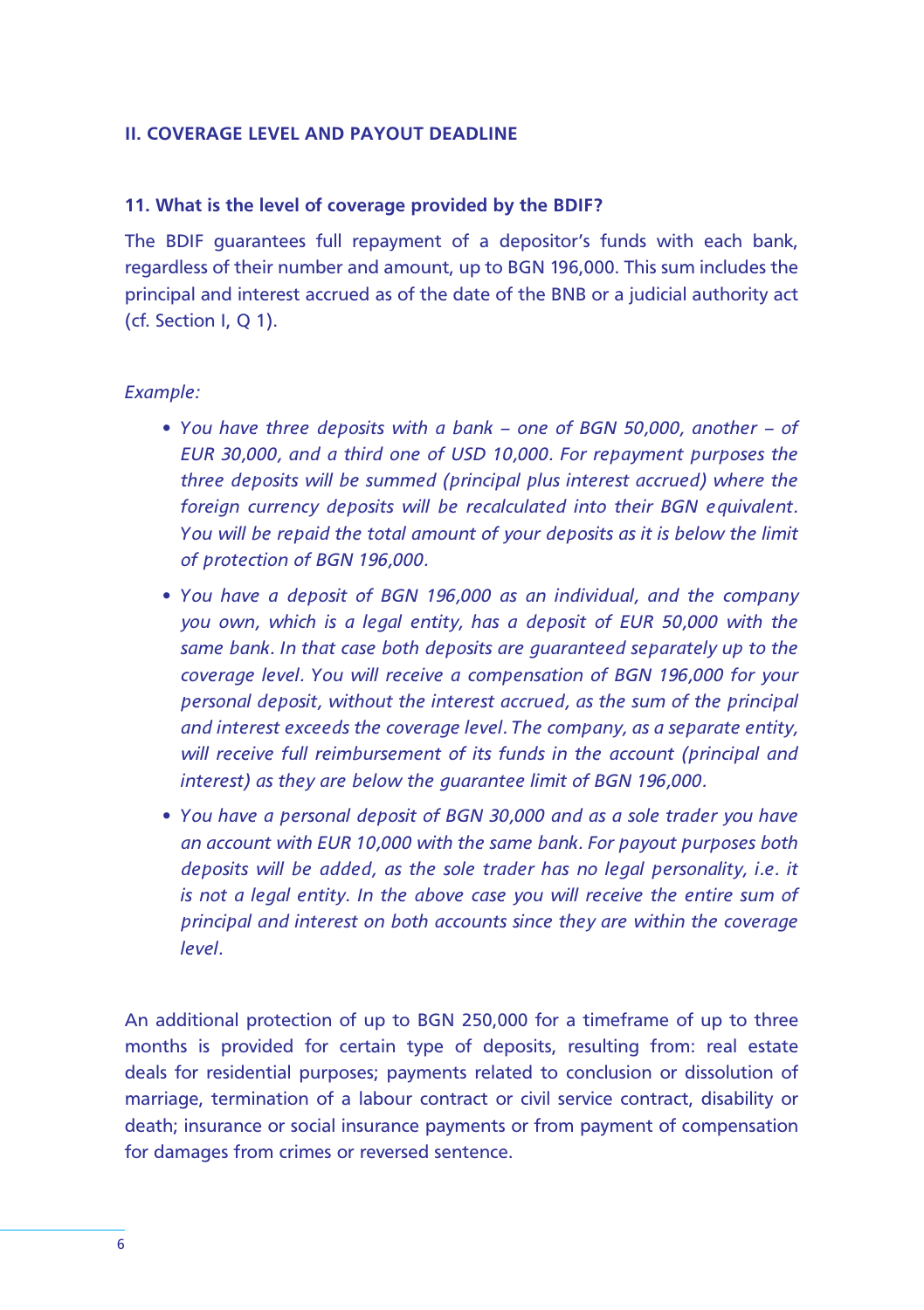*Example:*

• *You own a personal deposit of BGN 20,000 and a current account, opened the previous month, where you have deposited BGN 300,000 received from a residential property sale. At payout the compensation you will receive is BGN 20,000 and the accrued interest thereon, as well as another BGN 250,000, as the latter, following a residential property transaction, is subject to a separate guarantee for three months of their receipt.*

Covered deposits are repaid regardless of whether the deposit holder also has liabilities (credit) to the same bank.

A deposit which is encumbered, or serves as collateral shall be included in the calculation of the covered amount and the share due of the reimbursable amount shall not be repaid until the encumbrance or security has been lifted.

## **12. When can I receive my reimbursable amount?**

The BDIF ensures depositors' access to their covered deposits not later than seven business days as of the date of the BNB or a judicial authority act (cf. Section I, Q 1).

With the temporarily guaranteed deposits of up to BGN 250,000 the payout deadline may be extended for the requirements of documentary proof of the funds origin, but with not longer than three months as of the date of the BNB or a judicial authority act (cf. Section I, O 1).

The payout deadline may also be extended in cases where:

- time is needed for the identification of the person who is entitled to receive payment, but with not longer than three months as of the date of the BNB or a judicial authority act;
- the deposit is subject to a legal dispute or restrictive measures imposed by the government or international organisations – in such instances deposits are repaid in seven business days of BDIF notification of the dispute resolution or the termination of restrictive measures.

When repaying the deposits with a branch of a Bulgarian bank in an EU Member State the BDIF may extend the payment deadline up to 20 business days as of the date of the BNB or a judicial authority act (cf. Section I, Q 1).

7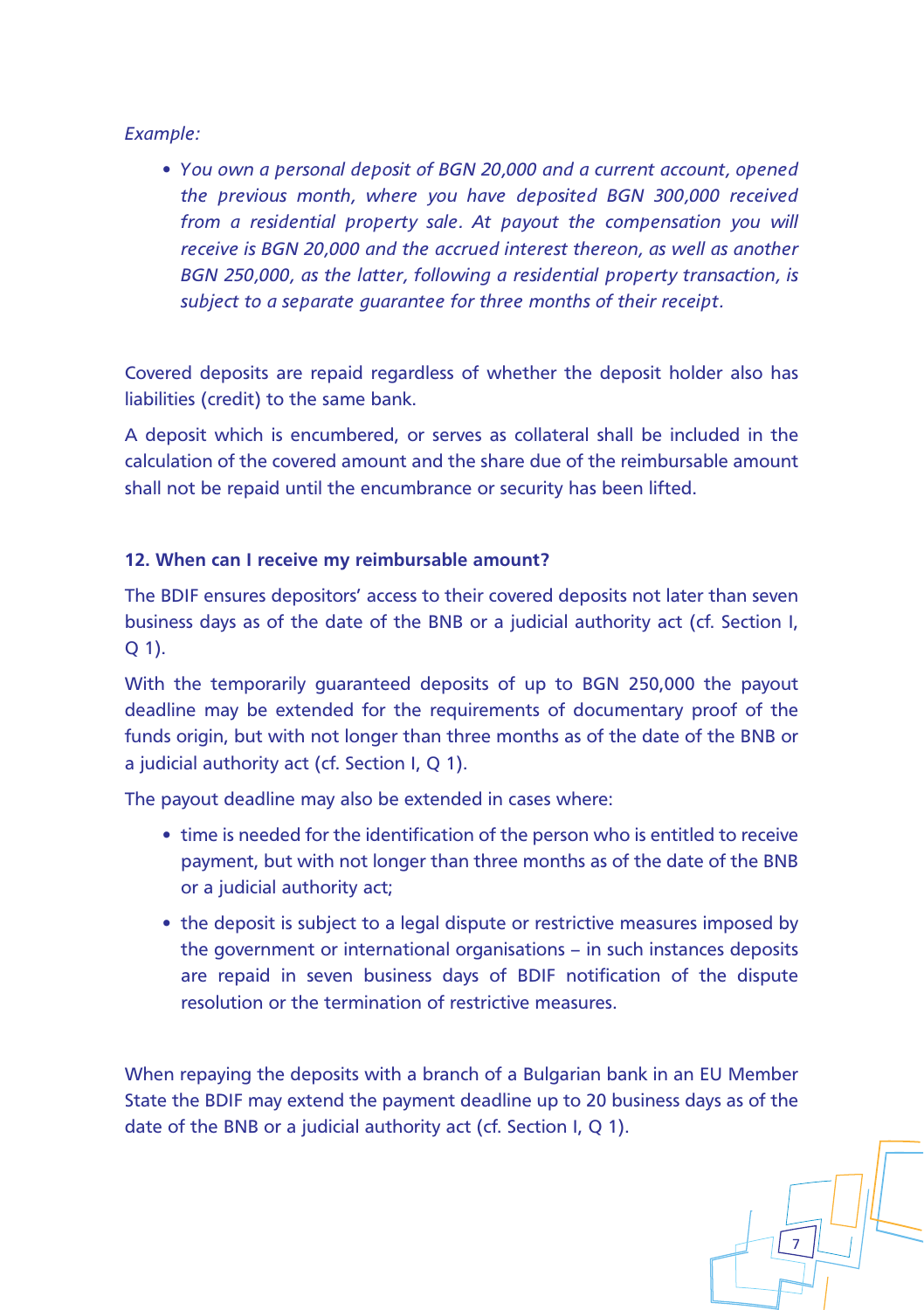## **III. A JOINT DEPOSIT. A DEPOSIT IN FAVOUR OF A THIRD PARTY**

#### **13. What is a joint deposit and how is it guaranteed?**

This is a deposit opened in the names of two or more persons – i.e. a joint deposit of spouses, business partners, and others.

The portion owned by each deposit holder in a joint account is summed with all other deposits the depositor owns in a bank in order to determine the overall reimbursable amount to which this depositor is entitled. It is assumed that the depositors' shares are equal if the joint deposit contract does not stipulate else.

## *Example:*

• *A husband and wife have a joint deposit of BGN 300,000 and personal deposits of BGN 25,000 each. To determine the reimbursable amount of each depositor, the joint deposit is halved, i.e. each of the spouses is entitled to BGN 150,000. To so calculated portions depositors' personal amounts are added (150 000 + 25 000 = 175 000). Thus, for each of the spouses the reimbursable sum is BGN 175,000, which falls within the limit of the guarantee.* 

## **14. What is a deposit in favour of a third party and how is it guaranteed?**

A deposit in favour of a third party is a deposit account opened by a person in favour of one or more other persons, e.g. a deposit in favour of a child or a grandchild.

The person in whose favour the deposit is opened is entitled to its guarantee unless the contract provides for else. If in favour of a third party there is more than one deposit, the general provisions for determining the reimbursable amount shall apply.

If the titleholder of a deposit is a minor, his/her parents (custodians or guardians respectively) shall obtain a court's permission to dispose with the deposit at BDIF disbursement.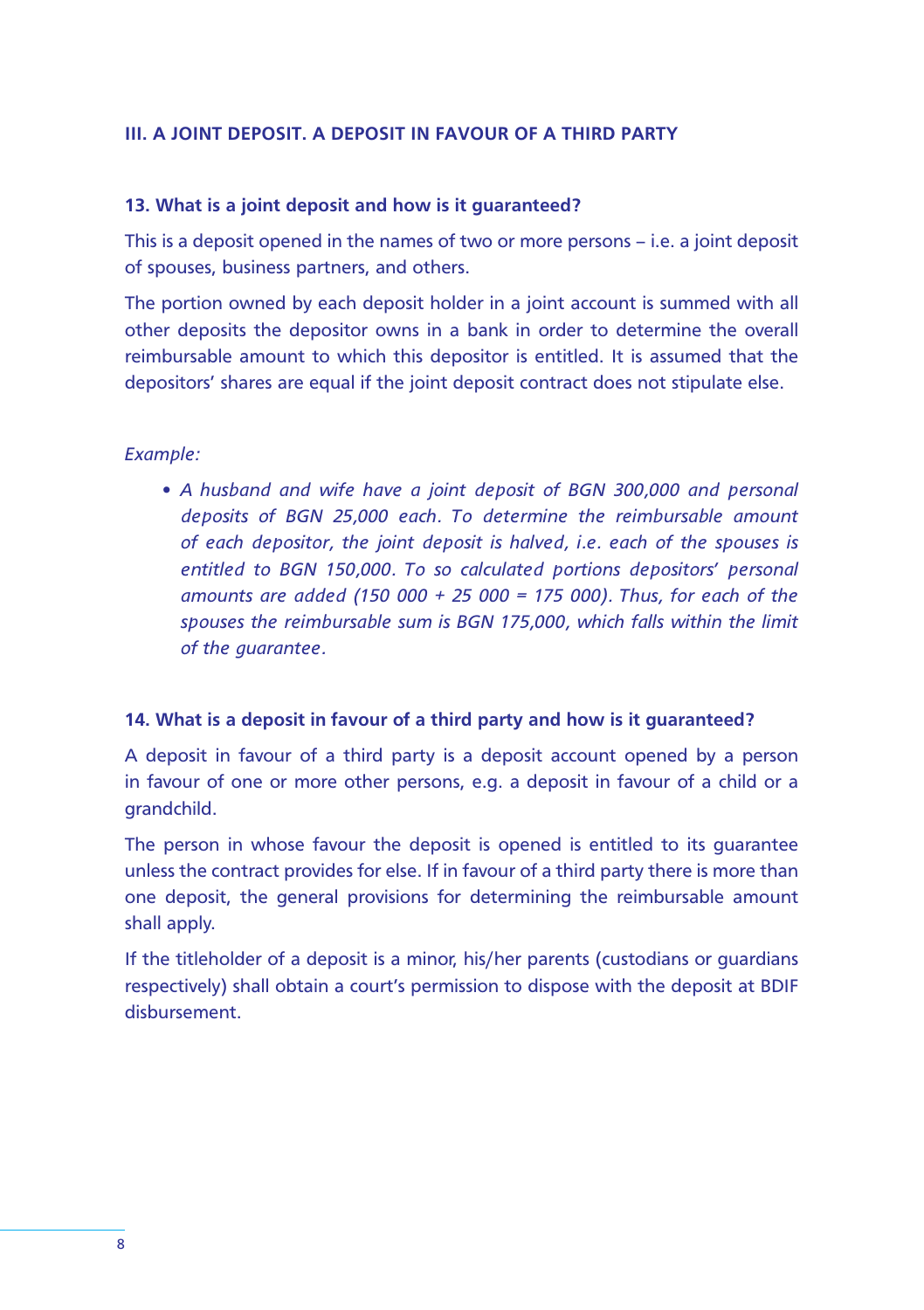## **IV. PAYOUT PROCEDURE**

## **15. For how long may I be denied access to my deposits?**

If deposits with a bank are unavailable, i.e. the bank is unable to meet its financial obligations and pay the deposits according to the applicable legal or contractual provisions, the BNB shall, within five business days from advice, make a resolution for either revoking the bank's license, or declaring the deposits therewith unavailable.

Upon BNB resolution, the BDIF ensures access of depositors to their reimbursable amounts within seven business days.

As a supervisory measure the BNB may not order full restriction of depositors' access to their funds with a bank for more than five business days.

## **16. How shall I be advised that my deposits are subject to repayment?**

The BNB informs the general public by posting on its website the act for revoking a bank's license, or declaring the deposits therewith unavailable, as well as by announcements in the media.

#### **17. How is the payout of guaranteed deposits executed?**

The payout of reimbursable amounts is carried out via a bank or banks determined by the BDIF. There is no statutory or other requirement for depositors to submit a claim to the BDIF or the servicing bank in order to receive their reimbursable amount.

## **18. How does BDIF inform depositors about the payout of deposits?**

The BDIF posts an announcement in at least two major dailies and on its website about the date from which depositors may receive payments by the BDIF, as well as the bank/s executing the payments.

Upon BDIF designation of the servicing bank/s, they accordingly post information related to reimbursement.

9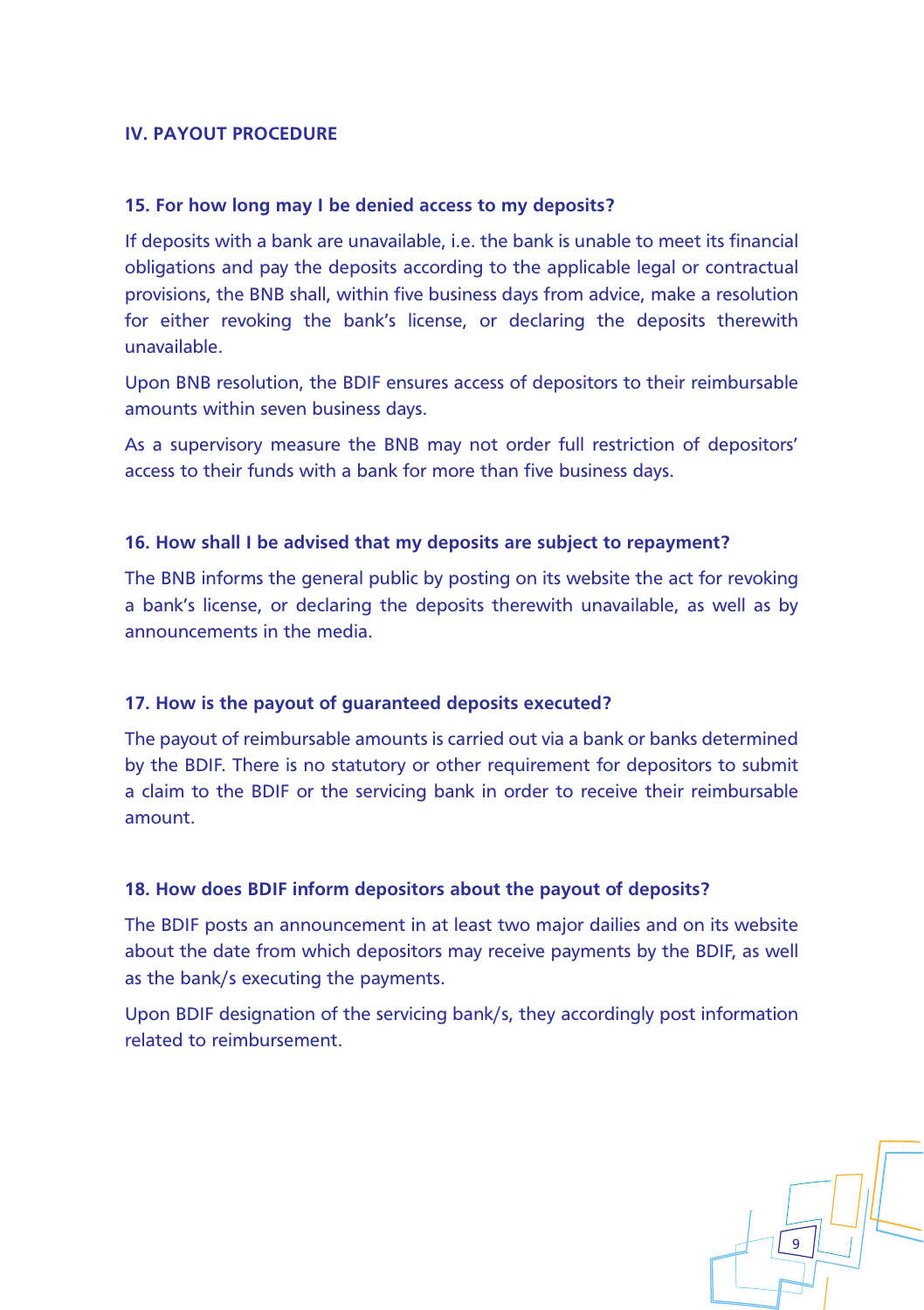#### **19. Whom does the BDIF receive data from for the reimbursable sums?**

The conservator, the temporary administrator or special manager, the liquidator, the interim trustee or the trustee of the bank provides the BDIF, on the basis of the information available in the bank, with information on the reimbursable sums.

## **20. How can I dispose with my reimbursable amount?**

In the servicing bank you may dispose in any of the following ways: transfer the money in an account in your name with another bank, open an account with the servicing bank and leave your money therein, or make cash withdrawal. In any of the options chosen you shall bear in mind the standard banking practices, as well as those of your servicing bank when making your preference on how to dispose with your funds.

## **21. What document shall I present to the servicing bank?**

An identity document (an ID card or passport) for physical persons and representation documents for legal entities.

## **22. What is the deadline for disposing with my reimbursable sum?**

You may receive your reimbursable sum within the general prescriptive period of five years following the initial day of payout.

## **23. May I dispose with my money via a proxy?**

Yes, you can, complying with the requisites for issuing a power of attorney in Bulgaria or abroad.

# **24. What shall I do if I have been refused repayment or I disagree with the determined reimbursable sum?**

Within three months from the initial day of payout you may file an objection to the conservator, the temporary administrator or special manager, the liquidator, the interim trustee or the trustee of the bank providing documents in support of your claim. These officials shall rule on your objection within seven days of receipt. If your objection is not honoured, you may seek your rights in court.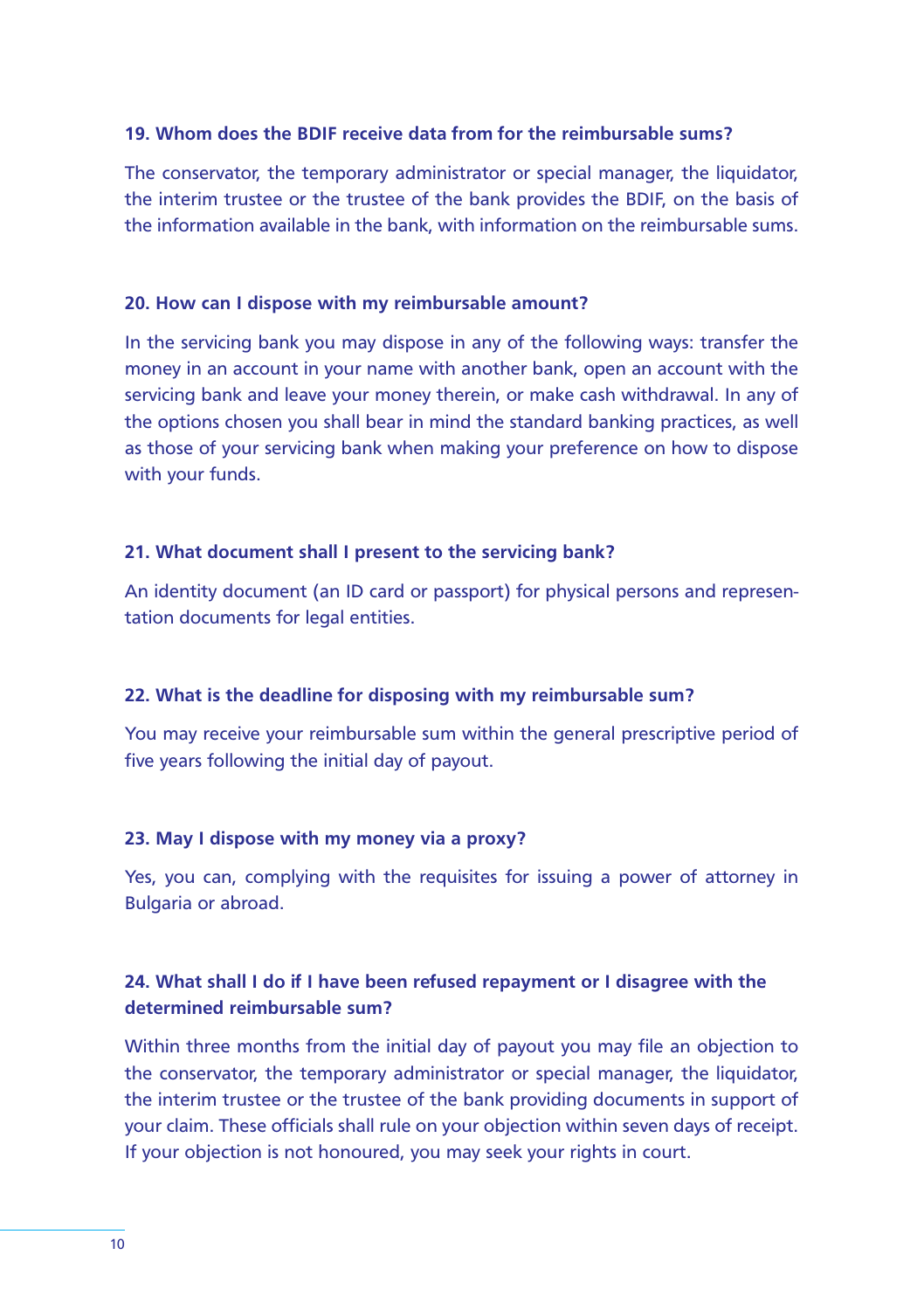## **25. What if the sum of my deposits exceeds the coverage level?**

For receivables over the reimbursed by the BDIF depositors are satisfied from the bank's property in accordance with the applicable legislation.

# **V. PAYOUT OF COVERED DEPOSITS WITH BRANCHES OF OTHER EU MEMBER STATES BANKS**

# **26. How are covered deposits with branches of other EU Member States banks in Bulgaria paid?**

The payout is executed by the BDIF on behalf and at the expense of the home Member State deposit guarantee scheme. The scheme responsible for the deposit guarantee determines the reimbursable amounts and provides the BDIF with the necessary financial means for repayment, which the BDIF executes pursuant to the instructions of the home country scheme. On behalf of the respective scheme the BDIF informs the concerned depositors in Bulgaria and may receive correspondence by them.

# **27. How are covered deposits with branches of Bulgarian banks in other EU Member States paid?**

The BDIF is responsible for the payment via the deposit guarantee scheme in the EU Member State where the branch of the Bulgarian bank operates. In this scenario the host country DGS acts on behalf and at the expense of the BDIF.

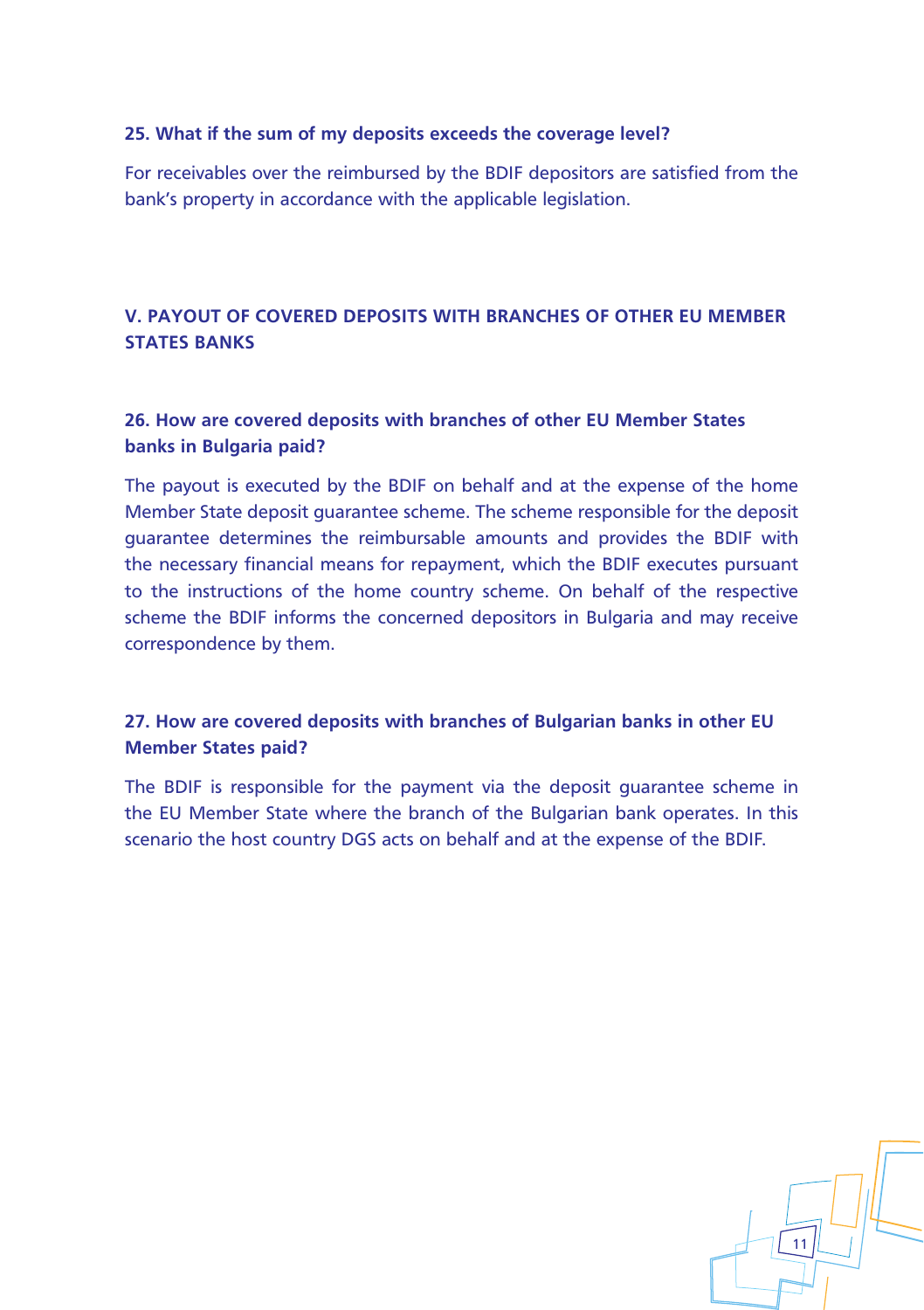#### **VI. GENERAL INFORMATION ABOUT THE BDIF**

#### **28. Who governs BDIF activities?**

By virtue of the law the BDIF is governed by a five-member Management Board composed by a Chairman, designated by the Council of Ministers, a Vice Chairman, designated by the Bulgarian National Bank, one member representing the Association of Banks in Bulgaria, and two members, jointly appointed by the Chairman and the Vice Chairman of BDIF Management Board.

## **29. How are BDIF operations financed?**

The main sources for raising funds in the BDIF are the annual premiums from banks, income from investment of BDIF resources, as well as receivables from the failed bank's estate at subrogation.

BDIF administrative expenses are defrayed by an annual fee collected from member banks.

# **30. How is BDIF shortfall of funds covered?**

Should the available financial means at the BDIF be insufficient for repayment of covered deposits, BDIF shall collect extraordinary premium contributions from banks. For the completion of the remaining shortage the BDIF may borrow funds, incl. by issuance of debt securities of from the state budget.

#### *Note:*

*This brochure presents in popular language information about deposit guarantee to banks' customers in Bulgaria. The language does not intend to replace the legal interpretation of the Law on Bank Deposit Guarantee, published in Darjaven vestnik (State Gazette), issue 62 of 14 August 2015, enforced immediately. For more details regarding deposit guarantee, depositors may refer to the abovementioned legislative act.*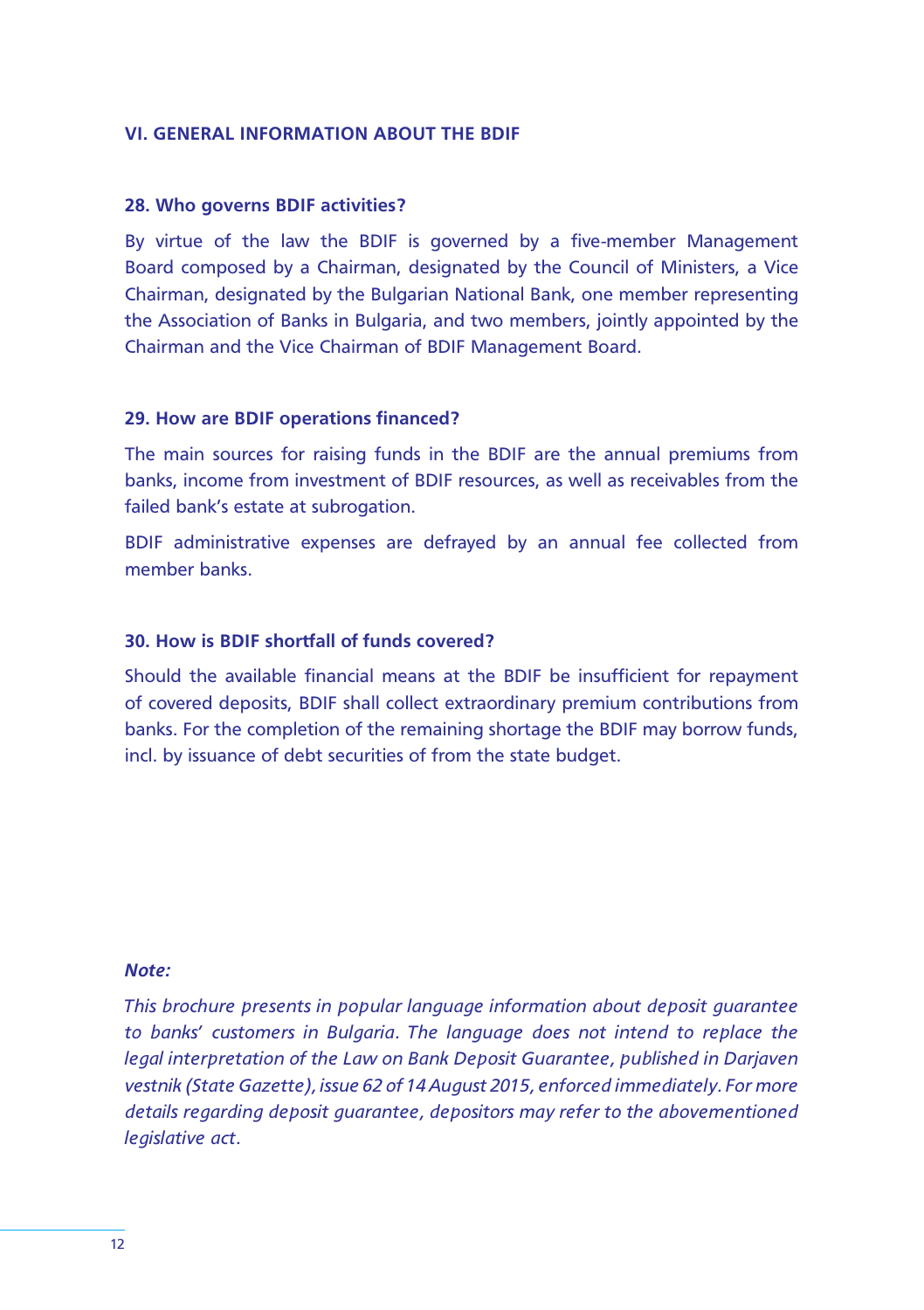# **Our contacts**

27 Vladayska Street 1606 Sofia, Bulgaria Т: +359 2 953 1217, 2 953 1318 F: +359 2 952 1100 E: contact@dif.bg www.dif.bg

Universal national number: **0700 144 03**

© Bulgarian Deposit Insurance Fund Edition of the Bulgarian Deposit Insurance Fund, 2015

ISBN 978-954-92479-9-2

*This brochure may be reprinted free of charge without prior written consent and with the express requirement for no modification of the language and design.*